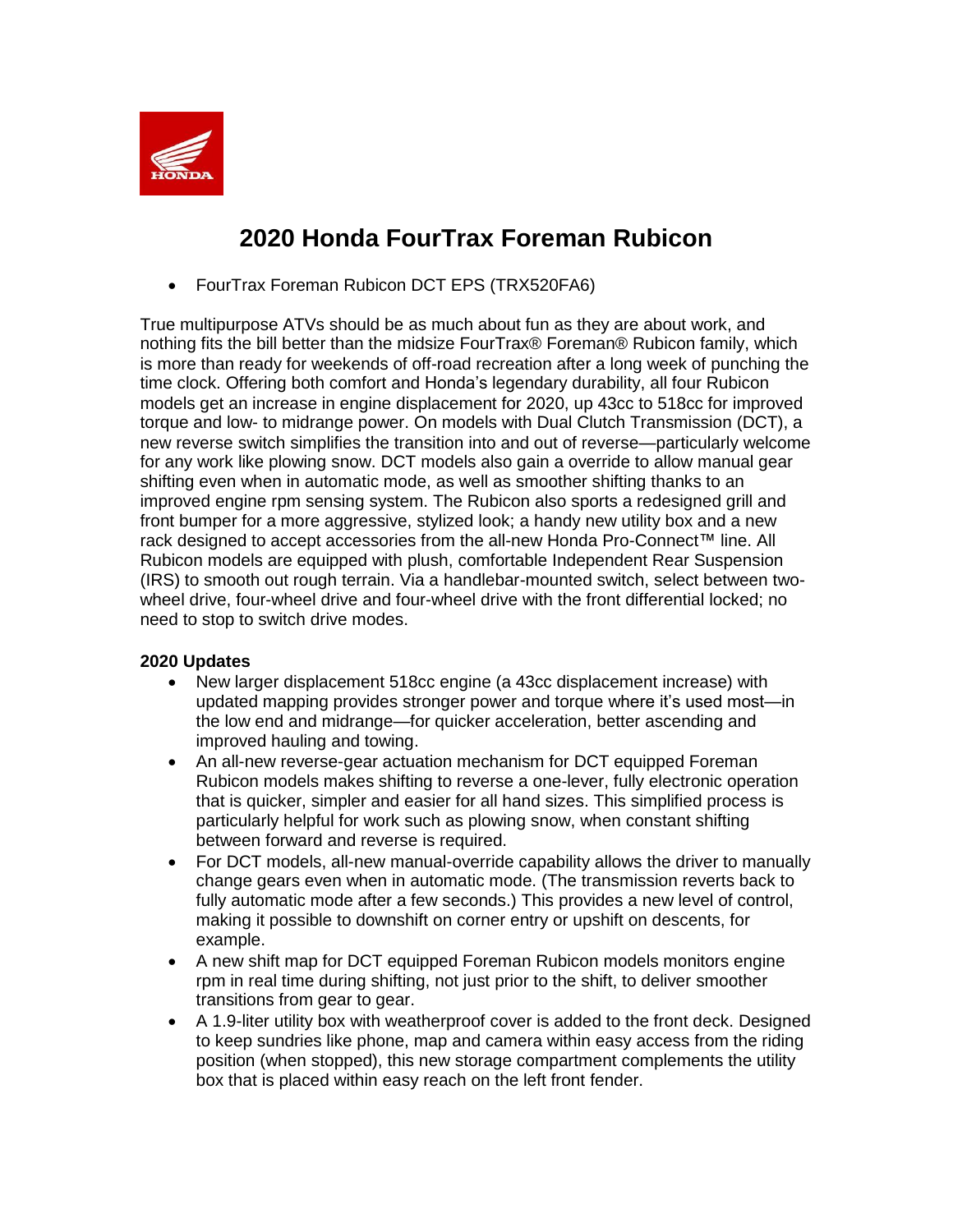- Newly engineered front and rear cargo racks provide more area and accept new Honda Pro Connect accessories for smooth integration.
- All-new line of Pro Connect accessories designed for precise fit, simple attachment with quick-connection latch system, and integrated function.
- New guards extend the full length of the lower suspension arms for full coverage of the driveshaft and outboard CV joints.
- Newly redesigned front bumper and grill further emphasizes the Foreman Rubicon's aggressive stance.

## **Engine/Drivetrain**

- Honda's programmed fuel injection system provides clean, responsive power delivery and great fuel efficiency.
- Though larger in displacement, the engine is still compact, with a low height that helps centralize mass for optimum handling, and a narrow width that allows for a comfortable rider compartment.
- On DCT models, switch between fully automatic and manual paddle shifting.
- Honda TraxLok® 2WD/4WD allows both 2WD and 4WD riding with the flip of an electronic switch; 4WD with locking front differential, also engaged electronically, maximizes traction over very rough terrain.
- On DCT-equipped models, Low range sub-transmission effectively doubles the number of gears.
- Speed Override mode in TraxLok 2WD/4WD delivers improved performance in deep mud and other extreme terrain, by allowing faster wheel speed with front differential locked.
- 600 kgf towing capacity.
- Strong AC generator produces enough power to run electrical accessories.

## **Chassis/Suspension**

- Double-cradle steel frame engineered for optimal balance of stiffness, compliance and torsional rigidity for precise handling and a comfortable ride.
- Plush, trail-oriented Independent Rear Suspension (IRS) offers a smooth ride, outstanding traction, long travel and good ground clearance.
- Fully serviceable wheel bearings, pivot bushings, and ball joints.
- Adjustable spring preload to tune suspension to match riding style or load.
- Rubber mounting of engine and exhaust system for reduced vibration and highquality chassis feel.
- Electric Power Steering available for lower steering effort (especially beneficial when front differential is locked) with a system that adjusts for vehicle speed and the steering force being used by the rider. EPS also reduces kickback through the handlebar.
- Ergonomics engineered for a riding position that allows rider mobility, control, comfort and safety.
- Contoured and comfortable seat for long days of work or play.
- Handlebar-mounted shifting and drive mode controls are positioned for easy reach and give positive tactile feedback, even through gloves.
- LCD multifunction display is easy to read and provides information on up to 13 functions.
- Dual 190mm front disc brakes and a single 170mm rear disc brake provide strong stopping power.